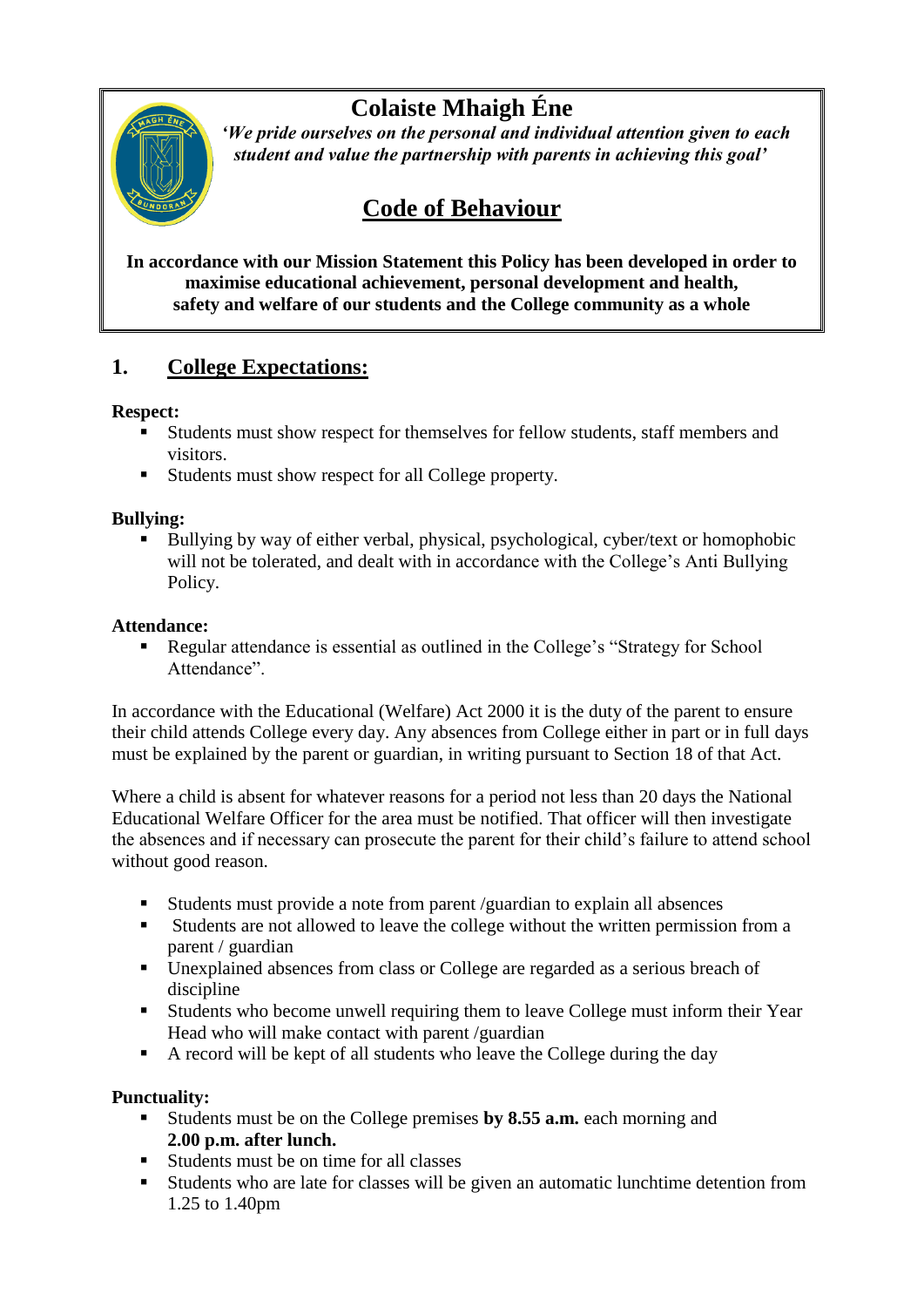**Supervision** of students on College property is limited to College times. Supervision outside these College hours will be limited to 30 minutes before College starts and 15 minutes after. Supervision during study hours is strictly limited to those hours. **Parents** must be aware that leaving their child on College premises outside supervised times is **their responsibility** and will mean the child *is not* covered by College insurance should any accident befall them during that time.

#### **Smoking and Illegal Substances:**

- The College community is entitled to have a College free of all forms of substance Misuse.
- Smoking, consumption of alcohol and substance misuse is prohibited in the College, on the College grounds and while students are engaged in any College related activity whether on or of the College premises (inclusive of school trips).

Where deemed necessary the proper authority will be informed of an incident where a prosecution is warranted. (ie. the Gardaí will be notified if necessary.)

#### **Preventative Measures:**

- Each class is assigned a Class Tutor  $& Year$  Head Year who are responsible for all aspects of each students development
- The Code of Behaviour is sent to the parents/guardians of all new students and they along with each student are asked to study it and to sign an agreement to support and co-operate with it.
- At the start of the College year as part of the induction process, the Code of Behaviour is taught to all students.
- Issues such as bullying harassment violence, substance miss-use etc are discussed with students using various mediums

# **3. Rewards**

The College recognises, encourages and rewards positive behaviour, e.g. helpfulness, good manners, achievements, sporting accomplishments and extra curricular success.

- Praise privately or in public
- An affirmative note in student's journal
- $\blacksquare$  A positive letter/card home
- **Announcements**
- College Prize Giving
- College outings/gifts
- College Report
- Student of the Month Award

#### **The College operates Restorative Justice Procedures.**

This includes:

- A non punitive approach based on instilling a sense of responsibility and empathy on the perpetrator(s) and justice for the target(s)
- A positive approach to discipline based on the individual taking responsibility for his/her actions.
- An approach based on mutual respect and empathy with both sides being listened to  $\&$ heard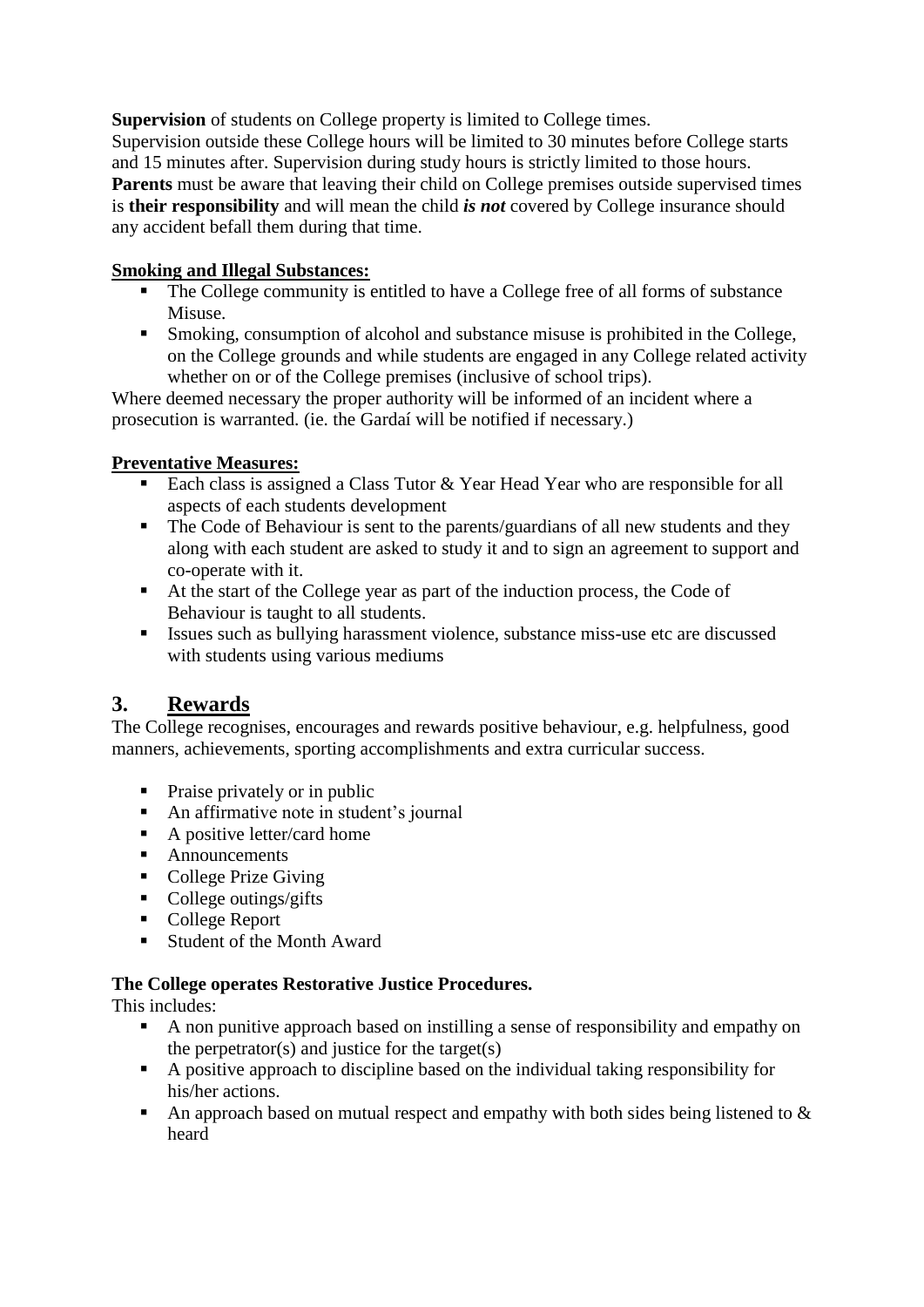### **4. Sanctions**

Self Discipline is required of all members of the College community. The College will apply sanctions for breaches of discipline in a fair and consistent manner.

There are four categories of breaches of discipline examples include:-

#### **A. Misdemeanours**

- $\overline{\text{Lateness}}$
- Use of mobile phones
- Failure to complete homework assignments
- Writing on College property
- Going to toilets or lockers without permission
- Forgetting books, journal etc.
- **Litter**, chewing gum
- Uniform violation
- Disruptive behaviour
- **Insubordination.** (Disobedience of any direction by person in position of authority)

#### **Typical Sanctions**

- Reprimand from subject teacher (privately)
- Isolation within classroom
- Removal from class
- Additional homework, worksheets etc.
- Note home in journal (to be signed by parent /guardian)
- Detention by subject teacher
- Carrying out a useful task in the College
- Grounding during breaks
- Suspension (internal or external)
- Mobile phones will be confiscated and must be collected and signed for by Parent / Guardian

#### **B. Continuous Misconduct**

■ Continuous misdemeanour as in A above

#### **Typical Sanction**

- Referral to Year Head
- **Supervised detention**
- Exclusion from College activities (e.g. football matches, tours etc.)
- Suspension for health  $&$  safety reasons.
- Referral to Discipline Committee (Principal  $& Year Head$ )
- $\blacksquare$  Meeting with parents
- **Expulsion**

#### **C. Isolated Breaches of Discipline**

- **Leaving College grounds without permission**
- Fight between students, or involvement in an organised fight
- Offensive or abusive language
- **Mitching**
- Gross Misconduct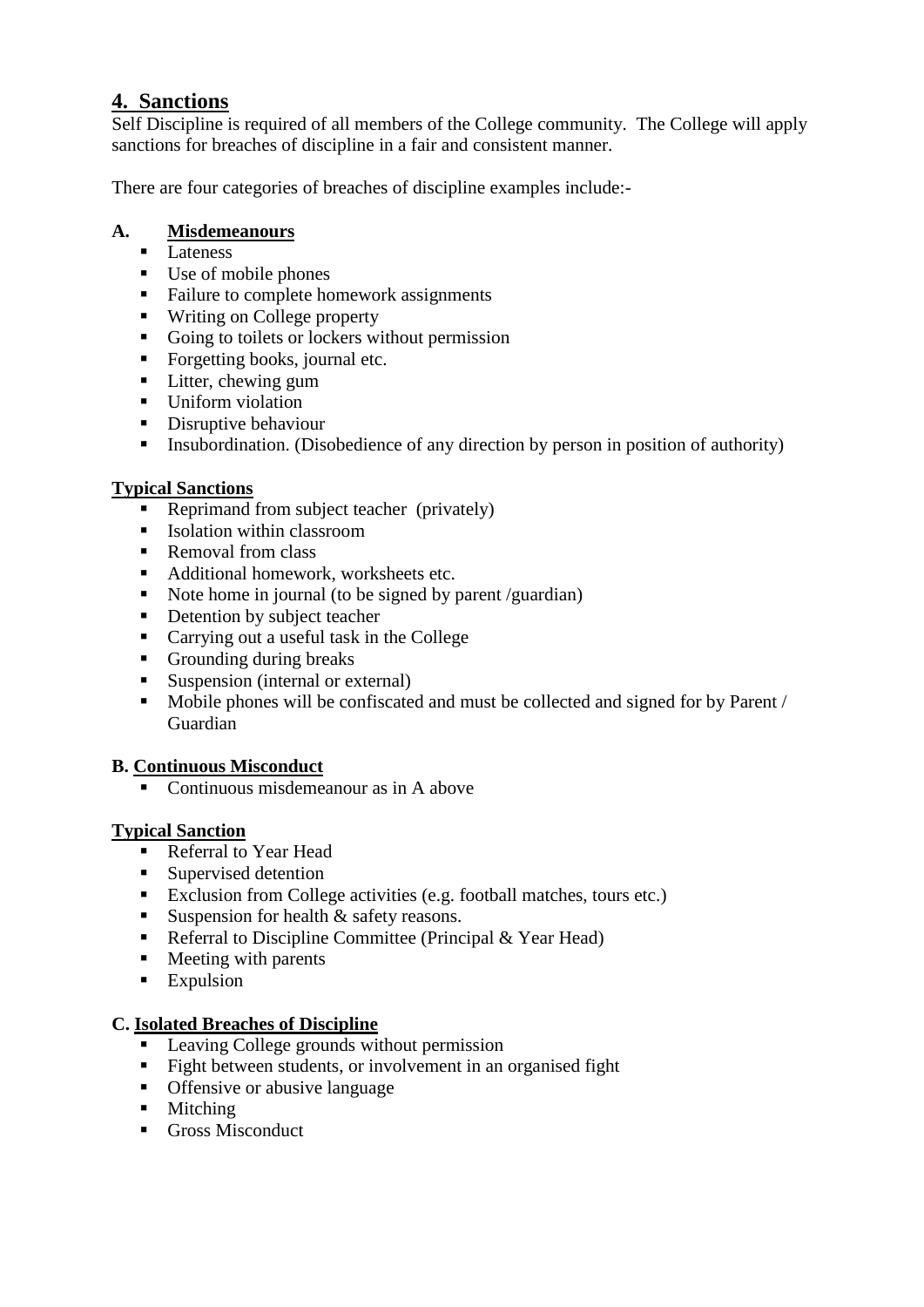#### **Typical Sanctions**

- **Parents informed immediately**
- Suspension (internal or external)
- Punishment duties
- **Grounding**

#### **D. Very Serious Misbehaviour**

- Repeated disruptive behaviour interfering with Teaching  $&$  Learning
- Assault or threatening behaviour towards a staff member or a student.
- **Bullying**
- Substance misuse, smoking, drinking, drugs, aerosols, etc
- Sale, possession or use of alcohol, illegal drugs or substances
- Theft within the College or during College activities
- Malicious damage to property of staff or students or College
- **Possession of offensive weapon or explosive substance (includes fireworks)**
- Using devices to record a member of staff or a student without permission.

#### **Typical Sanctions**

- $\blacksquare$  Student removed from class
- Parents informed immediately
- Parent may be asked to collect student if on a school trip
- **Immediate suspension**
- Restitution of stolen goods or value thereof
- Appearance before Discipline Committee
- Report made to appropriate authorities e.g. Gardaí etc.
- **Expulsion**

Misdemeanours in category A are generally dealt with by the class teacher. Misdemeanours in the remaining categories are dealt with by Year Heads, Deputy Principal and Principal.

## **5. Other Interventions**

To support positive student behaviour and to help those who find it particularly difficult to uphold the Code of Behaviour the following may also be used.

- Interview between student and a member of staff (Year Head) and/or parent, after which the student is required to complete a Restorative Practice report and give an undertaking to modify their behaviour.
- Restorative Justice process to help students understand the effects of their behaviour on themselves and on other members of the College community
- Referral to Student Counsellor
- Referral to Pastoral Care Team
- Referral to National Educational Psychology Service (NEPS)
- Referral by College to other agencies for assistance in behaviour modification.

## **6. Suspension**

The Board of Management of Magh Ene College holds the authority to suspend a student. This authority is devolved under Section 44 (11(a)) of the Education and Training Boards Act 2013 by Donegal ETB to the Board of Management.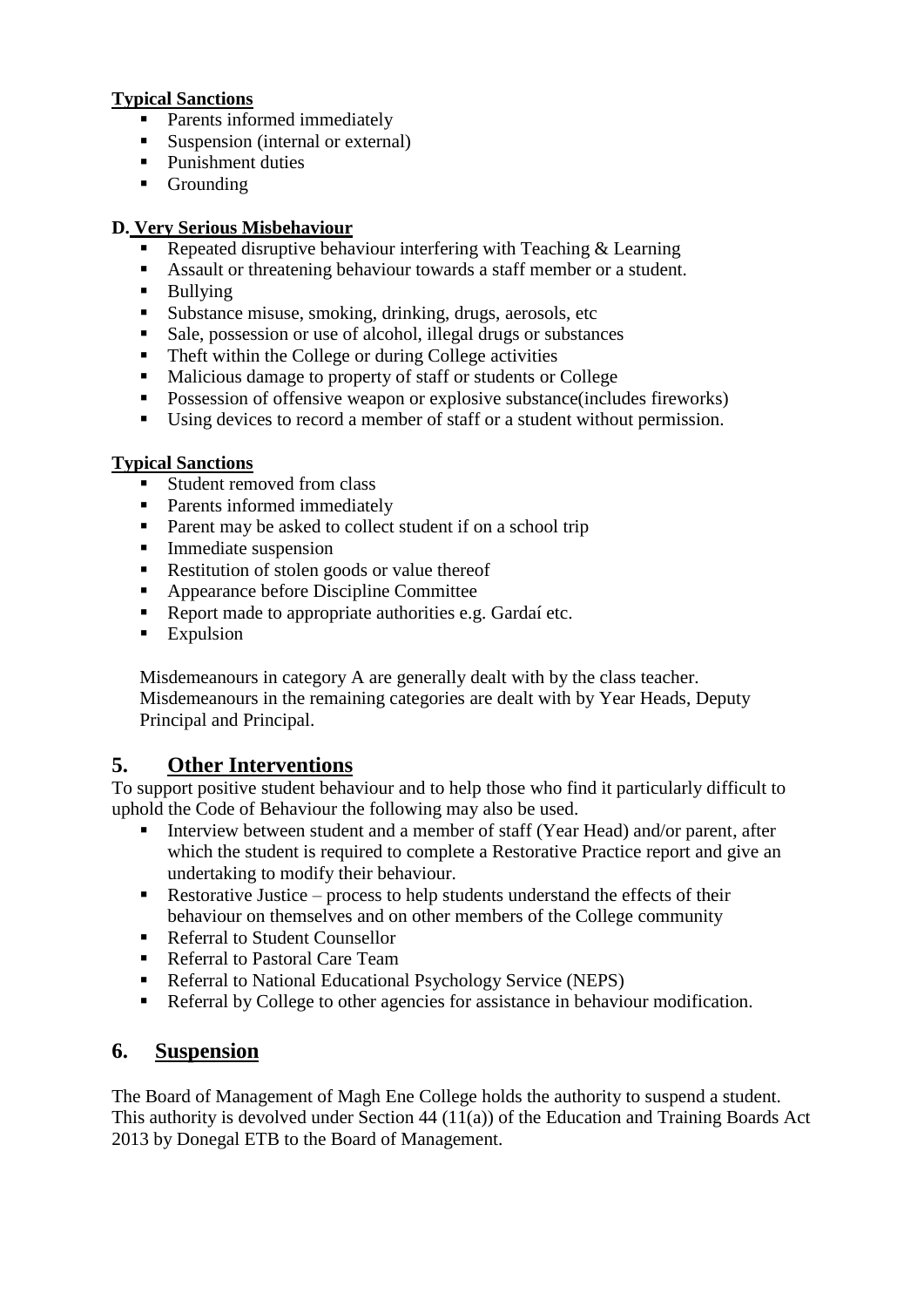Suspension is viewed as a serious sanction and will only be imposed in cases where;

- **Previous effort has failed to resolve the problem**
- There has been serious disrespect shown towards persons or property

Before suspension is implemented, parents / guardians will be informed in writing and/or verbally of;

- $\blacksquare$  The reason for suspension
- $\blacksquare$  The period of suspension

Students will be regarded as being in the care of parents/guardians from the end of the College day prior to the student's suspension commencing.

At the end of the suspension period, the student along with his/her parent/guardian will meet with the Principal / Deputy Principal and/or Year Head on the morning of return.

The student's behaviour file will be reviewed and the decision may be made to establish probationary conditions of return

#### **Instant Suspension**

Donegal ETB recognises that the Boards of Management of Magh Ene College has delegated this authority to the Principal of Magh Ene College. The Board of Management has made a formal delegation arrangement taking due account of the provisions of the Education and Training Boards Act 2013.

A suspension of up to five school days may be applied by the Principal as delegated by the Board of Management under the above arrangements..

Parents/guardians will be notified in writing, informing them of the issue and inviting them to a meeting in the College.

The parents may present a case to the Principal

Having heard their case, the Principal will inform them of the decision or recommendation Serious misbehaviour will warrant instant suspension and possible expulsion following an enquiry by the Principal or Deputy Principal in cases where;

- The offence involves substance misuse
- The nature of the incident dictates that the student be immediately removed from the College

#### **Appeals Procedure**

A suspension in excess of three school days may be appealed by the parent(s) to the Board of Management. A special meeting of the Board of Management will be convened to deal with the appeal.

Having heard from all the parties involved it is the responsibility of the Board to decide whether or not the allegation is substantiated and if the imposed suspension is a proportionate sanction.

When the Board of Management having considered all the facts of the case, is of the opinion that the student should be suspended, the Board will instruct the school principal to communicate the decision of the Board of Management to the parents/guardians, or student aged 18 or over and to uphold the decision to impose a school suspension

Parents/guardians may appeal the decision of the Board of Management to the Donegal Education & Training Board.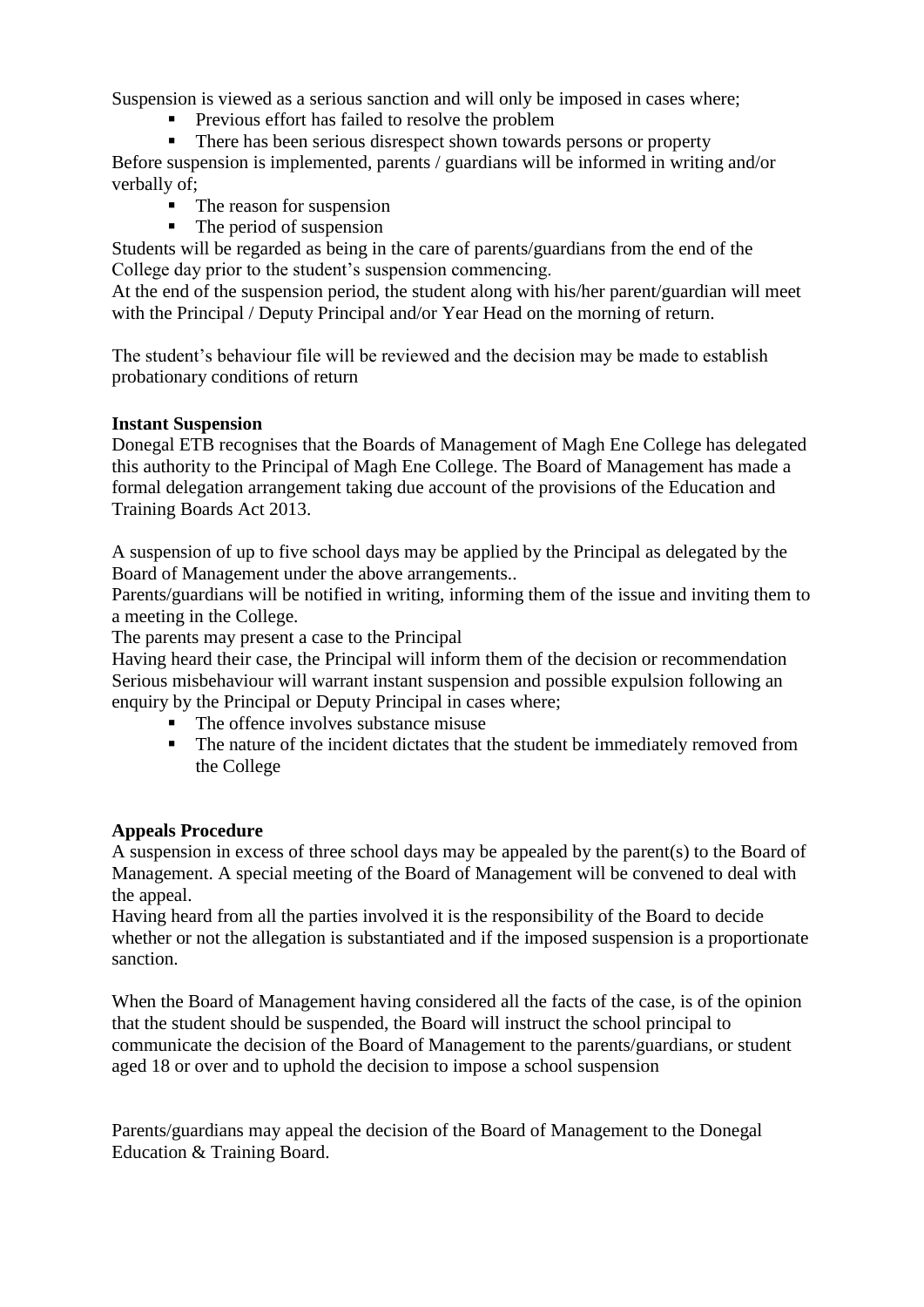In the case of a suspension imposed by the Board of Management in excess of five school days, parents may appeal the decision to the Donegal Education and Training Board.

#### **Procedure for Expulsion**

1. Principal informs parents/guardians by letter of immediate suspension. Letter explicitly states;

- Expulsion is being considered
- Board of Management meeting will be convened
- Parents/guardians will have an opportunity to present their case
- 2. Parents may seek an immediate meeting with the Principal to clarify circumstances

3. Chairperson of Board of Management will be contacted and BoM meeting convened. Board will be informed of the facts of the case. College discipline records relating to student may be used as evidence.

4. Parents may attend this meeting.

- The case will be presented in an objective manner.
- **Principal may answer further questions if asked.**
- The matter is discussed by the Board and a decision is made.

5. Principal instructed to communicate the decision to the parents and the ETB

6. Principal instructed to communicate decision to the Education Welfare Officer.

7. Board of Management, through the Principal, must inform the parent/guardian of the right to appeal its decision to the ETB and / or the DES

### **Expulsion Appeals Process**

- 1. Letter informs parents/ guardians that an expulsion will take effect 20 days after Education Welfare Officer receives notification of expulsion
- 2. Parents will be advised in writing of their right to appeal, if desired, to Donegal ETB with the ETB's address provided
- 3. ETB communicates decision to parents, Board of Management and the DES
- 4. Parent may appeal this decision to the Department of Education & Science (DES)

# **7. Record Keeping**

In accordance with College Policy a record on each student's behaviour will be kept by the College and will remain the College property which will be held in the strictest confidence and for use only by the College management unless specifically requested by the parent, Guardian or child, if over 18.

# **8. Education Act 1998 (Section 29)**

This Act gives the right to appeal certain decisions (in accordance with policy on refusal to admit, suspension and/or expulsion).

# **9. Monitoring**

This Code of Behaviour was drawn up in consultation with the parents, students, staff and management of Magh Éne College and was ratified by the Board of Management.

# **10. Pastoral Care**

The College provides a range of Pastoral Care supports in order to address student needs and to encourage good behaviour.